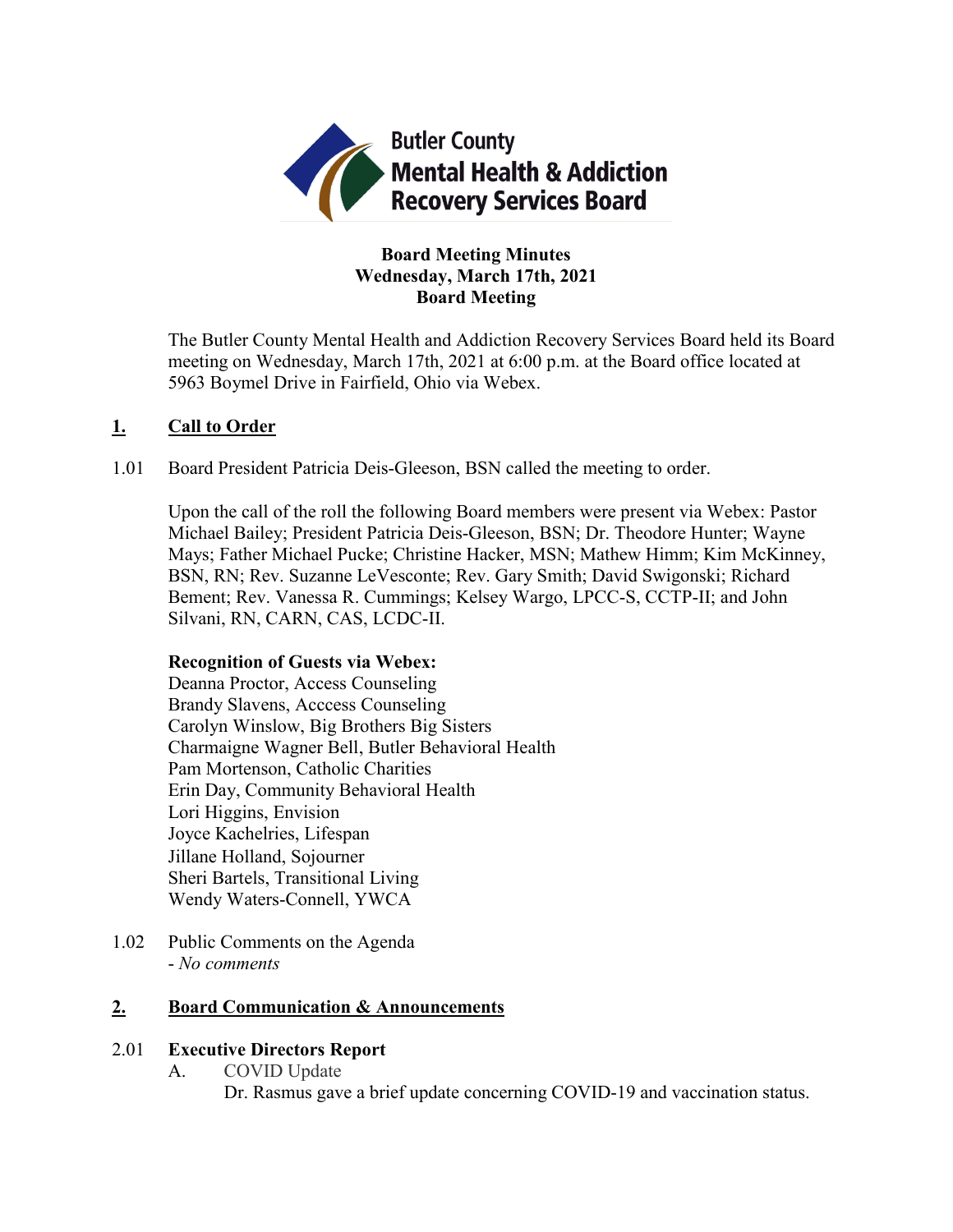- B. State Budget Update FY22 & FY23 State Budget Negotiations Status Dr. Rasmus discussed the state budget, which is in the Ohio House of Representative, from an Alcohol and Drug Addiction & Mental Health Services (ADAMHS) Board's perspective. The Board Association (Ohio Association of County Behavioral Health Authorities – OACBHA) recommended three language amendments and three fiscal amendments.
- C. Judge Rogers Thank You Dr. Rasmus shared the thank you card he received from Judge Rogers.

Dr. Rasmus provided summaries of the following articles  $D & E$ :

- D. DeMio, T. (2021, February 17). *The people who care: How harm reduction strategies for those who use drugs bloomed in the region*. Cincinnati.com. [https://www.cincinnati.com/story/news/2021/02/18/epidemic](https://www.cincinnati.com/story/news/2021/02/18/epidemic-sees-harm-reduction-narcan-exchange-rise-cincinnati/4433083001/)[sees-harm-reduction-narcan-exchange-rise-cincinnati/4433083001/](https://www.cincinnati.com/story/news/2021/02/18/epidemic-sees-harm-reduction-narcan-exchange-rise-cincinnati/4433083001/)
- E. Zimmer, C., & Collins, K. (2021, March 3). *What do vaccine efficacy numbers actually mean?* The New York Times - Breaking News, US News, World News and Videos. [https://www.nytimes.com/interactive/2021/03/03/science/vaccine](https://www.nytimes.com/interactive/2021/03/03/science/vaccine-efficacy-coronavirus.html)[efficacy-coronavirus.html](https://www.nytimes.com/interactive/2021/03/03/science/vaccine-efficacy-coronavirus.html)
- F. OACBHA Sponsored Opiate Conference is May 11<sup>th</sup> through 13<sup>th</sup> via Webinar. There are two free openings for Board members. If interested, please see Dr. Rasmus.
- G. BCMHARSB Board Member Leaving Deborah Stanton is moving to Hamilton County and has resigned as a BCMHARS Board member. The Board is actively looking for a replacement.
- F. C3: ACES Web Seminar of ACES –Board Member Attendance C3 (Caring Community Collaborative) had an ACES web seminar on Friday, March 5<sup>th</sup>. This served as one of the annual training days for BCMHARS board members. Spreadsheets were provided to review attendance.
- G. Miscellaneous

# **3. Consent Agenda**

# 3.01 **Consent Agenda Items**

- A. February Executive Committee Meeting
- B. February Board Meeting Minutes

*Mr. Himm motioned to approve the consent agenda. Mr. Mays seconded the motion. The vote carried the motion.*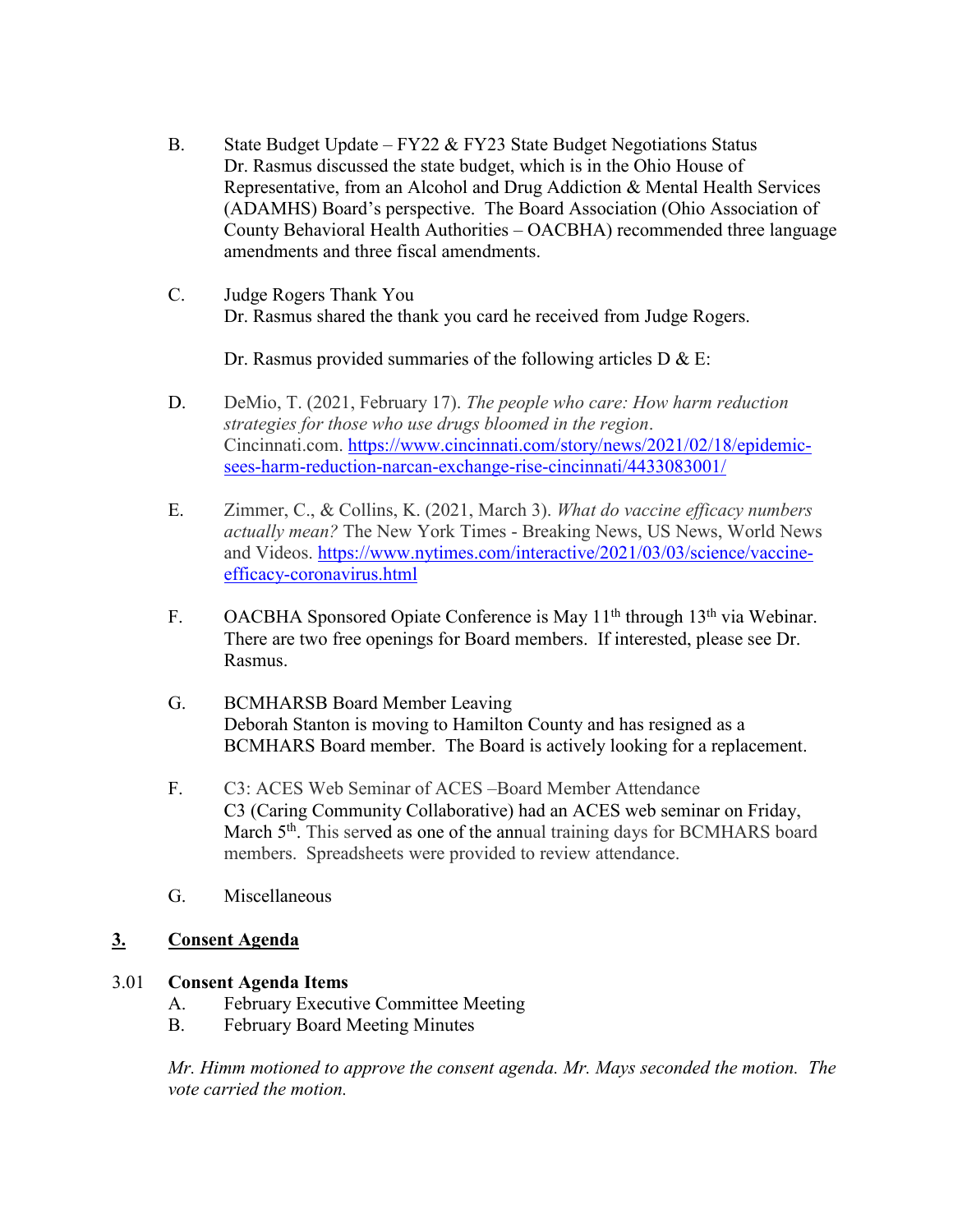# **4. Review of Committee Meeting**

- 4.01 **March – MH Committee Meeting Review – Christine Hacker** Ms. Hacker gave a brief update on the MH Committee meeting activities this month.
- 4.02 **March – ARS Committee Meeting Review – Mat Himm** Mr. Himm gave a brief update on the ARS Committee meeting activities this month.

## **5. New Business**

#### 5.01 **Financial Report**

The January Financial Report representing 58% of the year reporting for SFY21 shows that the Board has budgeted \$16,054,505 and has collected \$8,339,194, which is 51.94% of its revenue so far. Year To Date Administration costs are running at 52% with a budget of \$1,729,145. The Board has currently paid 48% to the provider for completed service commitments that are reflected in their billings and budgets with a current cash balance of \$17,786,021.

*Dr. Hunter motioned to approve the Financial Report. Mr. Himm seconded the motion. The vote carried the motion.*

## 5.02 **Contract Modifications**

**Butler Behavioral Health** – Provider facilitated request to move funds around within the UPLIFT program in the amount of \$55,456 to reclassify budgetary items from Counseling & Therapy to Consultation. Total contracted amount for BBH has been modified to the amount not to exceed \$2,392,579. An updated program narrative has been provided.

**Community Behavioral Health –** Provider facilitated a request in the amount of \$75,000 for general services to be reclassified to the jail program for Counseling  $\&$ Therapy, a \$60,000 first time increase in funds for the COSSAP federal grant, and a \$6,000 first time increase in funds for the OVC federal grant. Total contracted amount for CBH has been modified and increased to the amount not to exceed \$4,405,271. An updated program narrative has been provided.

*Mr. Silvani motioned to approve the Contract Modifications and Program Narratives. Rev. Smith seconded the motion. The vote carried the motion with one opposed.*

# 5.04 **YWCA Capital Request - Expansion of Goodman**

The YWCA is expanding Goodman Place to 45 units. The project costs will be approximately \$11,297,607.000 to provide PSH (Permanent Supportive Housing) for persons with mental illness and/or addictions. The contract is effective March 1, 2021 until March 2, 2032.